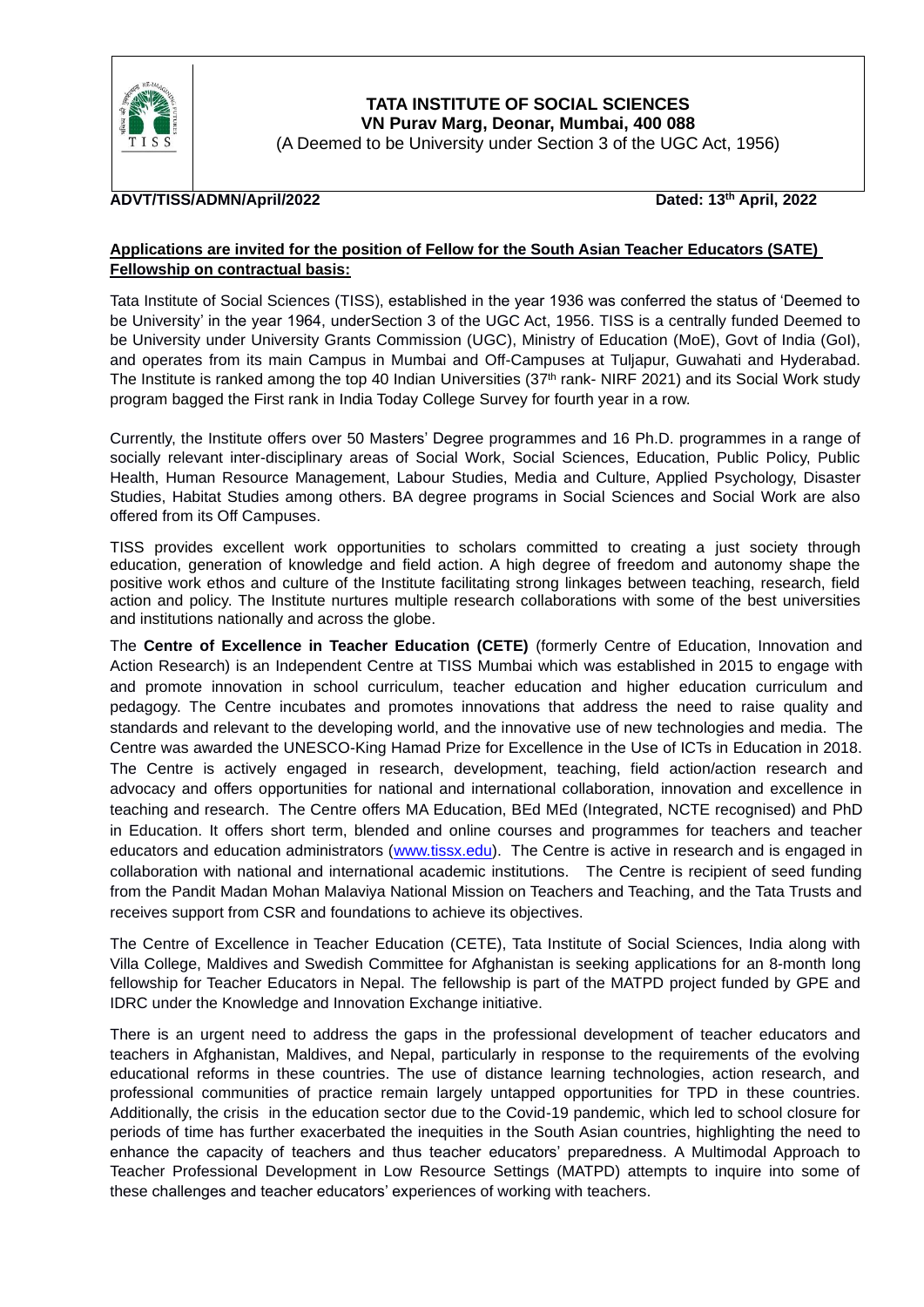### **About the Fellowship**

The SATE Fellowship aims to develop the capacities of educators for leading distance teaching and learning experiences by mentoring a community of teachers. The educators as 'fellows will undergo training in Basics of Distance Teaching and Learning, Mentoring and Action Research and be expected to participate in workshops on Wellbeing of TE and Teachers, Social Inclusion and Gender and Designing Case Studies. An important focus of the programme is to develop understanding of and engage the fellows in these concepts to enable them to design action research by working with teachers. The programme is designed to equip fellows to include reflection, adaptable Distance Teaching and Learning tools and collaboration in their practice. Fellows from Afghanistan, Maldives and Nepal will immerse themselves in online coursework, webinars, 10 day face to face training and a field study period (2 to 3 months) with a cohort of teachers.

### **Fellowship Objectives**

- Developing holistic and reflective perspectives on the usage of distance teaching-learning methodologies for supporting their professional growth as well as supporting teachers
- Empower fellows to use Action Research to develop contextualized solutions for teaching learning
- Developing skills of mentoring among fellows to support teachers collaboratively

## **CETE, TISS invites interested candidates to apply for the post of fellow to be filled on contract basis for a period of 20th May 2022 to 31st December 2022 (extendable based on project need and**

**performance):** \*Fellowship Dates are subject to change in case of unforeseen circumstances.

| <b>Name of the Post</b>               | <b>Fellow</b>                                                                                                                                                                                                                                                                                                                                                                                                                                                                                                                                                                                                                                                                      |  |  |
|---------------------------------------|------------------------------------------------------------------------------------------------------------------------------------------------------------------------------------------------------------------------------------------------------------------------------------------------------------------------------------------------------------------------------------------------------------------------------------------------------------------------------------------------------------------------------------------------------------------------------------------------------------------------------------------------------------------------------------|--|--|
| No. of Post                           | 15                                                                                                                                                                                                                                                                                                                                                                                                                                                                                                                                                                                                                                                                                 |  |  |
| <b>Consolidated Salary</b>            | Rs. 30,000- Rs. 35000 NPR (inclusive of all taxes), commensurate with<br>qualification and experience                                                                                                                                                                                                                                                                                                                                                                                                                                                                                                                                                                              |  |  |
| <b>Age Limit</b>                      | Below 50 Year                                                                                                                                                                                                                                                                                                                                                                                                                                                                                                                                                                                                                                                                      |  |  |
| Location                              | Nepal                                                                                                                                                                                                                                                                                                                                                                                                                                                                                                                                                                                                                                                                              |  |  |
| Last Date of receiving<br>application | the $28th$ April, 2022                                                                                                                                                                                                                                                                                                                                                                                                                                                                                                                                                                                                                                                             |  |  |
| <b>Eligibility</b>                    | I.<br>Fellows must be practicing teacher educators/professionals who<br>have access to and can work with school teachers.<br>At least 5 years of work experience in the education sector. If<br>ΙΙ.<br>currently employed in an institution, the management must have<br>provided a no-objection certificate to the Fellows participating in<br>the programme.<br>III.<br>Bachelor's degree in relevant fields is mandatory. B.Ed and<br>Master's degree in specialised fields is desirable.<br>IV.<br>You must be a citizen of Nepal / persons with authorization to<br>work in Nepal.<br>We highly encourage women to apply for this fellowship.                                 |  |  |
| <b>Requirements</b>                   | I.<br>Engagement of the Fellows in the project will involve orientation,<br>face to face/ online workshops, coursework engagement using<br>assignments and online platform and action research with local<br>teachers to be finally submitted in the form of a report. You must<br>be able to travel within South Asia for the contact classes for a<br>period of 2 weeks.<br>Ш.<br>Fellows must have access to at least ONE of the following<br>(preferably both) computing devices with internet connectivity for<br>the entire duration of the course/programme:<br>A. A smart phone with internet to participate in online<br>communities of practice as both participants and |  |  |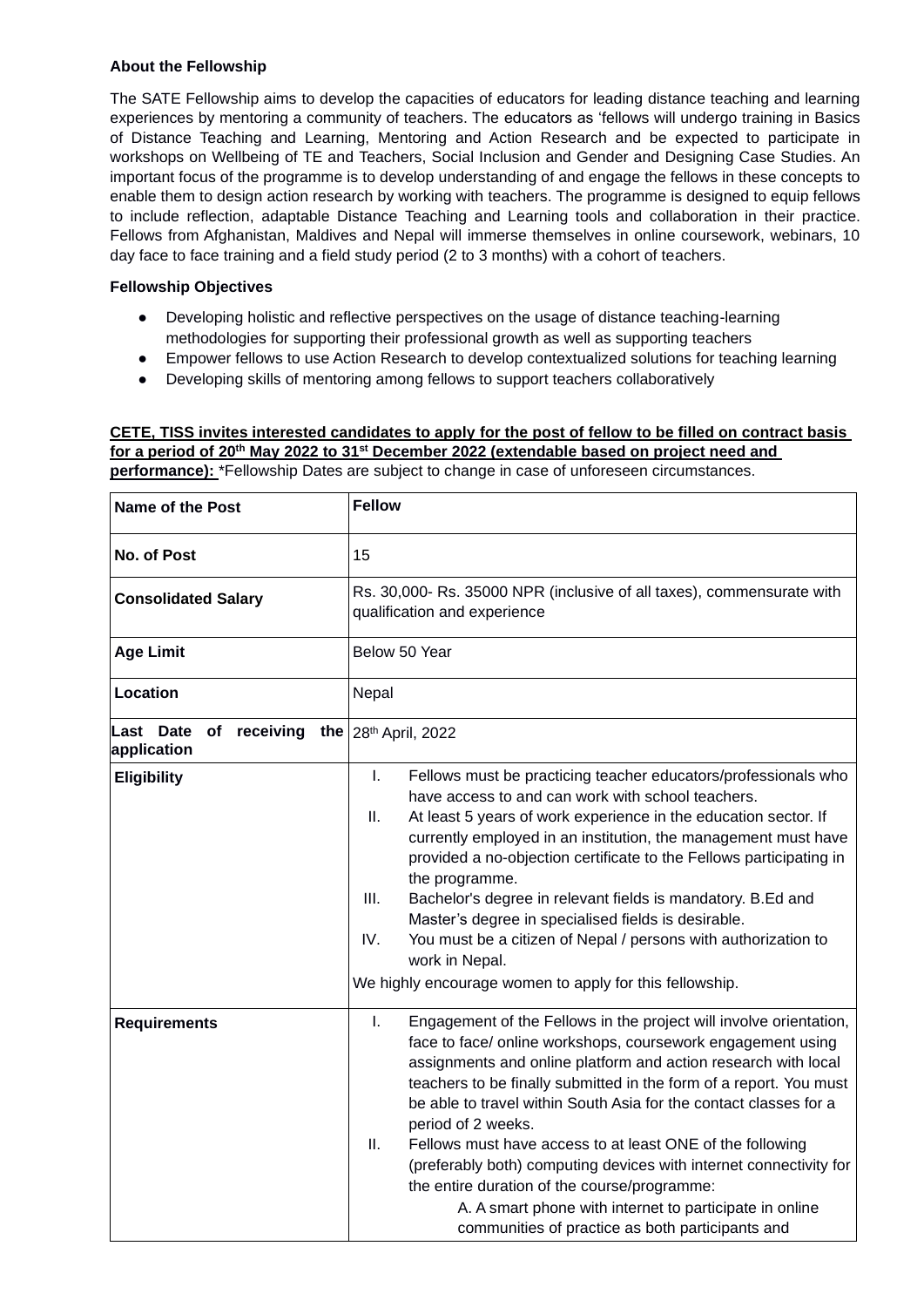|                                               | facilitators.                                                                                                                                                                                                                                                                                                                                                                                                                                                                                                                                                                                                                                                                                                                                                                                                                                                                                                                                |                                                                                                                                                                                                                                                                                                                                                                                                                                                                                                                                                                                                                       |                                                                |  |
|-----------------------------------------------|----------------------------------------------------------------------------------------------------------------------------------------------------------------------------------------------------------------------------------------------------------------------------------------------------------------------------------------------------------------------------------------------------------------------------------------------------------------------------------------------------------------------------------------------------------------------------------------------------------------------------------------------------------------------------------------------------------------------------------------------------------------------------------------------------------------------------------------------------------------------------------------------------------------------------------------------|-----------------------------------------------------------------------------------------------------------------------------------------------------------------------------------------------------------------------------------------------------------------------------------------------------------------------------------------------------------------------------------------------------------------------------------------------------------------------------------------------------------------------------------------------------------------------------------------------------------------------|----------------------------------------------------------------|--|
|                                               | B. A computer with internet access to undergo the course<br>and complete the assignments (desirable)                                                                                                                                                                                                                                                                                                                                                                                                                                                                                                                                                                                                                                                                                                                                                                                                                                         |                                                                                                                                                                                                                                                                                                                                                                                                                                                                                                                                                                                                                       |                                                                |  |
|                                               | III.<br>IV.<br>V.<br>VI.<br>VII.<br>phases of the fellowship                                                                                                                                                                                                                                                                                                                                                                                                                                                                                                                                                                                                                                                                                                                                                                                                                                                                                 | Fellows must commit time to complete coursework and<br>assignments during the face to face as well as online mode of<br>engagement (15-20 hours / week)<br>Fellows are expected to design an action research and<br>implement it with at least 10 teachers using distance teaching<br>technologies to support constructive teaching<br>Fellows are expected to engage in the mobile based<br>professional learning communities<br>Fellows are expected to write and submit report of action<br>research based on their collaborative work with teachers<br>Fellows are expected to mandatorily complete the following |                                                                |  |
| <b>Programme Phases for</b><br><b>Fellows</b> | The Fellowship is slated to take place from 20 May 2022 to 31<br>December 2022*                                                                                                                                                                                                                                                                                                                                                                                                                                                                                                                                                                                                                                                                                                                                                                                                                                                              |                                                                                                                                                                                                                                                                                                                                                                                                                                                                                                                                                                                                                       |                                                                |  |
|                                               | <b>Time</b>                                                                                                                                                                                                                                                                                                                                                                                                                                                                                                                                                                                                                                                                                                                                                                                                                                                                                                                                  | <b>Phases</b>                                                                                                                                                                                                                                                                                                                                                                                                                                                                                                                                                                                                         | <b>Mode</b>                                                    |  |
|                                               | Pre-Programme                                                                                                                                                                                                                                                                                                                                                                                                                                                                                                                                                                                                                                                                                                                                                                                                                                                                                                                                | Orientation + On<br>Boarding                                                                                                                                                                                                                                                                                                                                                                                                                                                                                                                                                                                          | Online                                                         |  |
|                                               | Week 1-4                                                                                                                                                                                                                                                                                                                                                                                                                                                                                                                                                                                                                                                                                                                                                                                                                                                                                                                                     | <b>Basics of Distance</b><br>Teaching and<br>Learning                                                                                                                                                                                                                                                                                                                                                                                                                                                                                                                                                                 | Online +<br>Implementation +In<br>Person final<br>presentation |  |
|                                               | Week 5-8                                                                                                                                                                                                                                                                                                                                                                                                                                                                                                                                                                                                                                                                                                                                                                                                                                                                                                                                     | Mentoring                                                                                                                                                                                                                                                                                                                                                                                                                                                                                                                                                                                                             | Online + In person<br>final presentation                       |  |
|                                               | <b>Week 9-20</b>                                                                                                                                                                                                                                                                                                                                                                                                                                                                                                                                                                                                                                                                                                                                                                                                                                                                                                                             | <b>Action Research</b><br>Coursework<br>Implementation                                                                                                                                                                                                                                                                                                                                                                                                                                                                                                                                                                | In person contact<br>classes + Online                          |  |
|                                               | <b>Week 21-32</b>                                                                                                                                                                                                                                                                                                                                                                                                                                                                                                                                                                                                                                                                                                                                                                                                                                                                                                                            | Enrichment<br>Workshops and<br>Writing                                                                                                                                                                                                                                                                                                                                                                                                                                                                                                                                                                                | Online                                                         |  |
| <b>Additional Requirements</b>                | Statement of Purpose: Candidates are required to submit a 500-<br>I.<br>word statement of purpose outlining their intent, background and<br>suitability to participate in the programme.<br>In addition to this, you are required to go through the following<br>П.<br>elaborate on any one of the seven tentative research practice<br>focus areas by responding to each of these questions in not<br>more than 700 words.<br>Why are you interested in this theme and how is it relevant to your<br>practice or work?<br>Elaborate on your learnings and challenges pertaining to this field.<br>What is the issue that you would like to explore in your Action<br>Research?<br>III.<br>The focus areas under Teacher Education are<br>1. Language Education (LE): Pedagogy & Practice<br>This theme focuses on the topics like,<br>socio-cultural impact on language learning<br>practices<br>principles and best practices for language |                                                                                                                                                                                                                                                                                                                                                                                                                                                                                                                                                                                                                       |                                                                |  |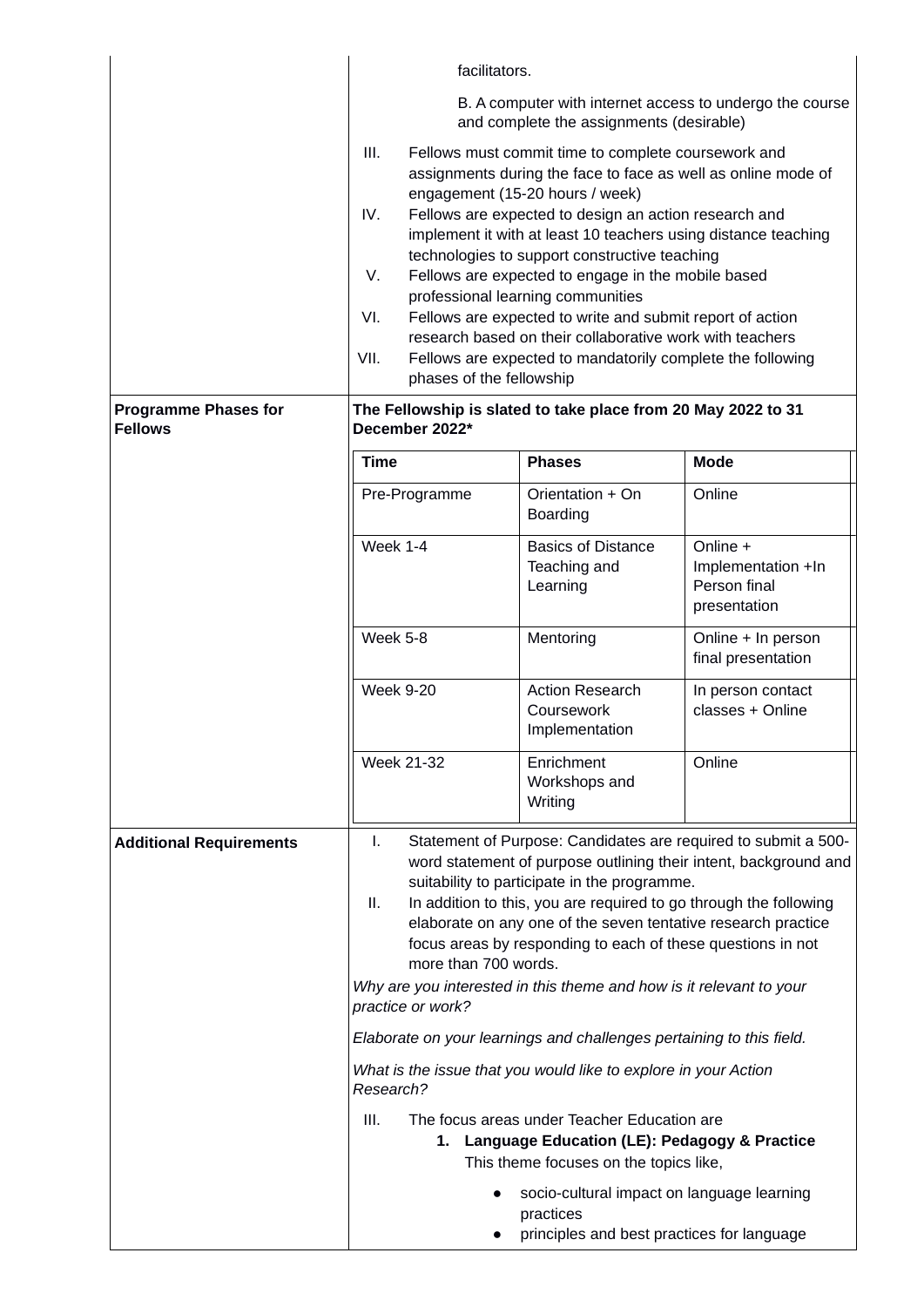learning

- creating and sustaining a learning environment fostering learner autonomy, peer learning and self-reflection-
- Understanding assessments in LE, comprehensive and dynamic assessment processes and reflect on ways to integrate this
- **2. Math Education (ME): Pedagogy & Practice**  This theme focuses on the topics like
	- understanding core ideas in school mathematics and its processes e.g., geometric reasoning/ proportional reasoning/Algebraic reasoning
	- evaluating, curating and using the ICT based tools for teaching mathematics
	- creating, executing and reflecting on ICT based teaching plan
	- engagement with student thinking, their misconceptions, alternative methods for solving problems
	- using contexts from students' daily lives to support mathematics learning
	- developing professional learning communities of math teachers focused on discussing and analysing classroom artifacts
	- Understanding assessments in ME, comprehensive and dynamic assessment processes and reflect on ways to integrate this

# **3. Science Education (SE): Pedagogy & Practice**

This theme focuses on topics like

- role of history of science in teaching science
- role of experimentation and reasoning in science
- making explicit views about nature of science
- contextualising experimentation and argumentation in science pedagogy in an authentic way
- Understanding assessments in SE, comprehensive and dynamic assessment processes and reflect on ways to integrate this

## **4. Social Inclusion and gender**

This theme focuses on topics like

- Teachers' role in supporting students to examine gendered roles in society, through a variety of institutions such as the family, caste, religion, culture
- question stereotypes, beliefs and identity related to inclusion and gender
- contemporary and progressive perspectives on the education of children with -special needs, track the changing definitions of inclusion within the country context
- reflect on positive practices, cultures, and policies that can support learners to move towards creating inclusive schools and education institutes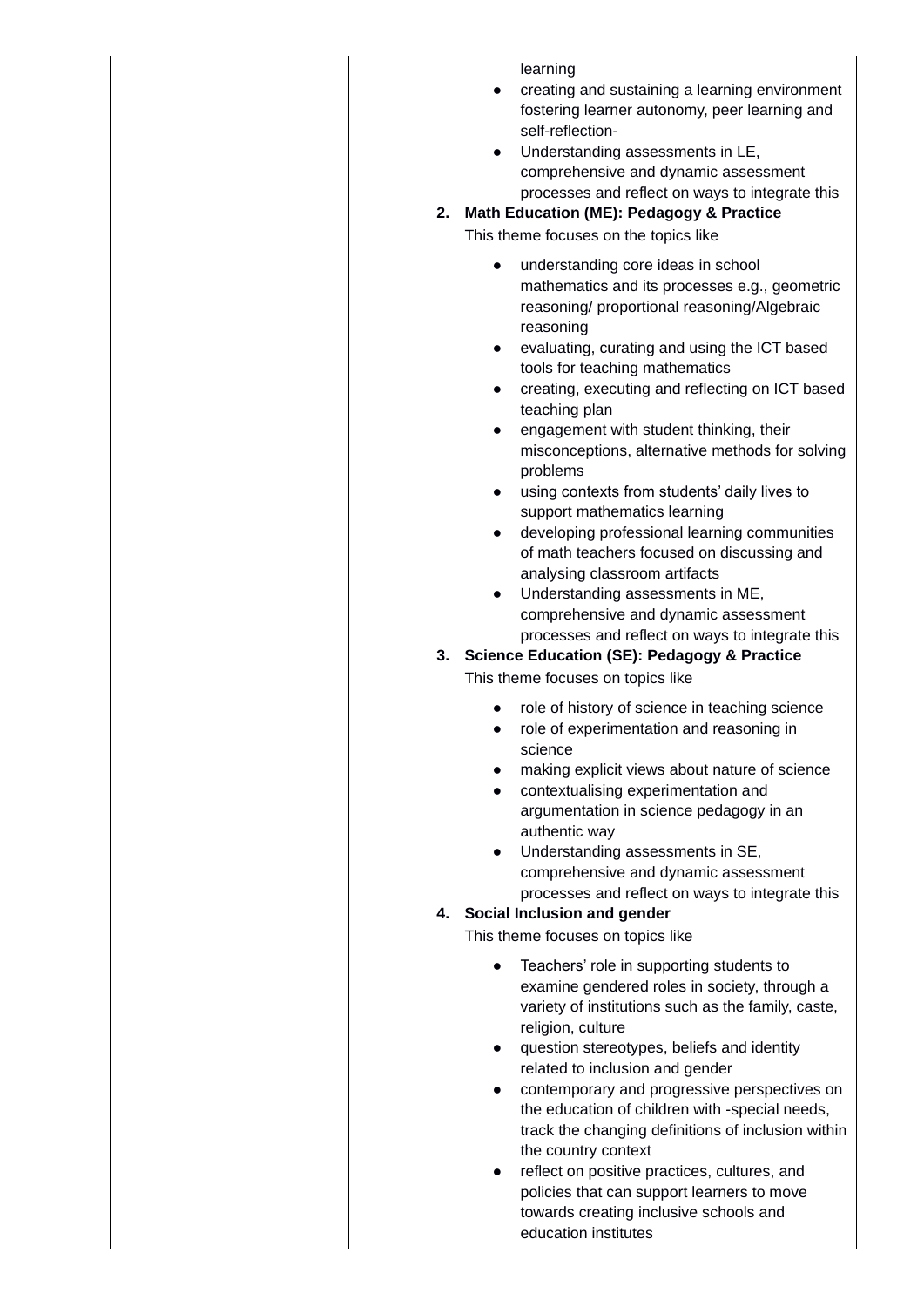| IV.<br>V.<br>one Referee<br>VI.<br>of May. | 5. Using Open Education Resources (OERs), ICT and<br>Design thinking for education<br>This theme focuses on topics like<br>Challenging your assumptions, discovering new<br>$\bullet$<br>ways of exploring, creating and curating digital<br>tools and resources for addressing teaching-<br>learning problems.<br>various distance technologies and tools<br>$\bullet$<br>available for online and active learning<br>understanding of how different kinds of<br>$\bullet$<br>assessments can be conducted on various<br>distance technology platforms<br>exploring open educational resources (OER)<br>$\bullet$<br>available and its duration<br>analysing your own context and identifying<br>$\bullet$<br>affordances and limitations of digital learning<br>constructing and repurposing lesson plans that<br>$\bullet$<br>can be implemented/taught online using<br>constructivist pedagogies and pedagogy<br>content knowledge (PCK)<br>6. Peace Education<br>This theme focuses on topics like<br>Socio-Emotional Learning and Values<br>$\bullet$<br>Education<br><b>Global Citizenship Education</b><br>$\bullet$<br>Role of Art, Performance and New Media for<br>$\bullet$<br>Peace Building<br><b>Educational Spaces for Peacebuilding</b><br>$\bullet$<br>The above areas are suggested themes but you may choose<br>other areas based on your interest and valid justification.<br>However, you must respond to the above questions following<br>the same format for any other topic of your choice. If selected,<br>you will be assigned to a mentor(s) with matching focus areas<br>and required to closely work with them to refine your action<br>research proposal<br>Attach a 2 Page CV having educational details as well as<br>professional experience along with contact details of at least<br>The fellows might have to go through a round of Personal<br>Interview / questionnaire (if shortlisted) anytime in the first week |
|--------------------------------------------|-----------------------------------------------------------------------------------------------------------------------------------------------------------------------------------------------------------------------------------------------------------------------------------------------------------------------------------------------------------------------------------------------------------------------------------------------------------------------------------------------------------------------------------------------------------------------------------------------------------------------------------------------------------------------------------------------------------------------------------------------------------------------------------------------------------------------------------------------------------------------------------------------------------------------------------------------------------------------------------------------------------------------------------------------------------------------------------------------------------------------------------------------------------------------------------------------------------------------------------------------------------------------------------------------------------------------------------------------------------------------------------------------------------------------------------------------------------------------------------------------------------------------------------------------------------------------------------------------------------------------------------------------------------------------------------------------------------------------------------------------------------------------------------------------------------------------------------------------------------------------------------------------------------------------------------------------------------|
|                                            |                                                                                                                                                                                                                                                                                                                                                                                                                                                                                                                                                                                                                                                                                                                                                                                                                                                                                                                                                                                                                                                                                                                                                                                                                                                                                                                                                                                                                                                                                                                                                                                                                                                                                                                                                                                                                                                                                                                                                           |
|                                            |                                                                                                                                                                                                                                                                                                                                                                                                                                                                                                                                                                                                                                                                                                                                                                                                                                                                                                                                                                                                                                                                                                                                                                                                                                                                                                                                                                                                                                                                                                                                                                                                                                                                                                                                                                                                                                                                                                                                                           |

 $\overline{\phantom{a}}$